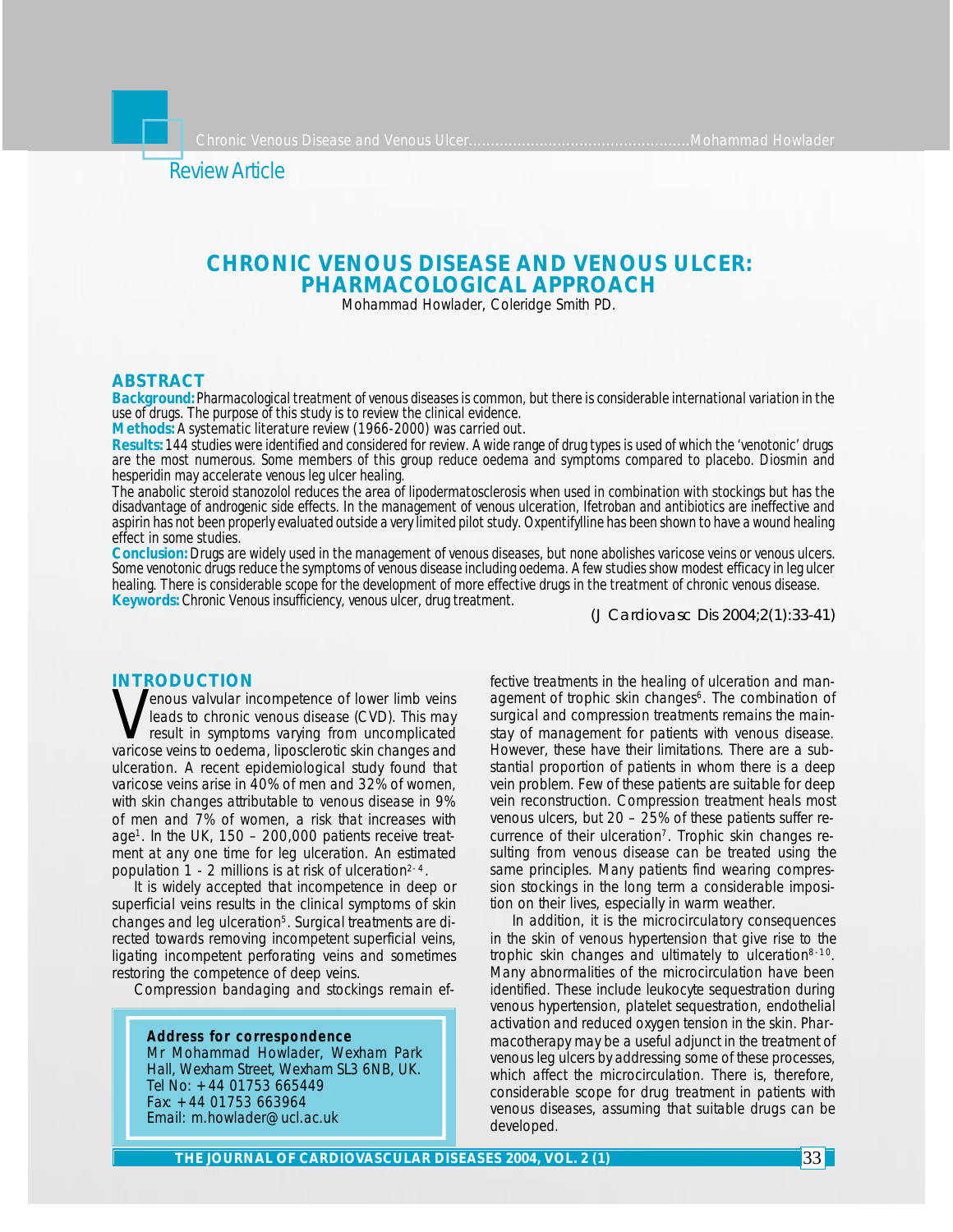# **METHODOLOGY**

In order to achieve a thorough evaluation of the publications on the drug treatment of chronic venous disorders of the leg, articles were identified using three methods. First computerized literature searches were performed using the Medline database for the years 1966-2000. Keywords searched were drugs, venous diseases of lower limbs, venous ulcer, leg ulcer, pharmacological treatment, drug therapy, chronic venous insufficiency treatment and clinical trials. Secondly, a manual search, focusing on randomized clinical trials of the pharmaceutical treatments, was conducted in selected scientific journals that were for the most part not listed in Medline. This included phlebology. Finally, manufacturers' brochures of the drugs were consulted and further information acquired from them, where it was felt necessary. Cochrane library database for randomised clinical trials were also searched. Most of the articles are written in English; occasionally translated versions of French and German papers were considered. Whilst the authors would have preferred to include only randomised controlled trials in this review, many drugs currently used in the treatment of venous diseases have never been tested in this way! Papers describing studies of other designs have been included to provide as much information as possible about each drug group mentioned below.

## **RESULTS**

Many of the studies were found to be old (published more than 10 years ago). In many cases these contained the only information about some drugs and have been included. The number of papers identified, which fulfil search criteria is 144.

At present, drugs act as an adjuvant for compression therapy for venous ulcers and for symptoms relief in CVI with the objective of increasing venous tone<sup>11, 12</sup> stimulating lymph drainage<sup>13-16</sup> and protecting the microcirculation from products released by the activated leucocytes<sup>17-19</sup>.

Drugs tested in patients with venous disorders may be classified into three broad categories:

1. Venoactive drugs whose indications are specific to venous disorders;

2. Non-venoactive drugs which have been tested for specific use in patients with venous disorders; and

3. Topical drugs to treat venous ulceration.

## **Venotonic (Venoactive or phlebotropic) drugs**

Drugs, which address the symptoms of venous disease but do not influence valvular competence or other as-

pects of the macro-physiological problem, are described as 'venoactive drugs'. Most venoactive drugs are derived from plants. They consist of pure substances, plant extracts and synthetic molecules copying the plant original, combinations of several active substances or even a plant extract where the composition remains unknown. These drugs are widely used for the medical treatment of venous disorders and costs for drug treatment for symptoms in 1983 extrapolated to 1990 in France was 3.35 billion FF20. Their main indications are symptoms (aching, discomfort, 'restless legs') and oedema, which reflects the clinical presentation of patients in most cases.

Venoactive drugs may act at several levels of the pathophysiological pathway leading to clinical manifestations of CVD. They may improve venous tone, which is reflected by a decrease in the distensibility of the venous wall, expressed as compliance<sup>11, 21, 22</sup>. There are evidences that they can act on the following microcirculatory parameters to:

1. Decrease White Blood Cells (WBC) sticking and activation23, 24

2. Decrease production of inflammatory mediators<sup>25</sup>

3. Decrease capillary permeability<sup>26</sup>

- 4. Decrease capillary fragility<sup>27</sup>
- 5. Decrease blood viscosity<sup>28</sup>

6. Improve transcutaneous partial pressure of oxygen (TcPO $_2^{}$ ) $^{29}$ 

An additional effect on lymphatic pumping has also been shown<sup>13-16</sup>.

#### **Classification of the venoactive drugs**

Table 1 summarises a simple classification of the drugs used to treat venous disease<sup>30, 31</sup>.

These drugs are too often considered to be drugs of secondary value and of doubtful efficacy in the treatment of venous diseases. However, a better understanding of the pathophysiology of venous insufficiency and the development of objective and reproducible investigation techniques, as well as the rigorous methodology of recent clinical trials, have demonstrated the efficacy and clinical value of these drugs<sup>32, 33</sup>. However, it is fair to say that used alone, none cures varicose veins or venous ulceration; it is the symptoms of venous disease, which are addressed.

## **Flavonoids: Daflon 1**

Daflon is a micronized purified flavonoid fraction (MPFF) containing a mixture of two flavonoids: diosmin (90%) and hesperidin (10%).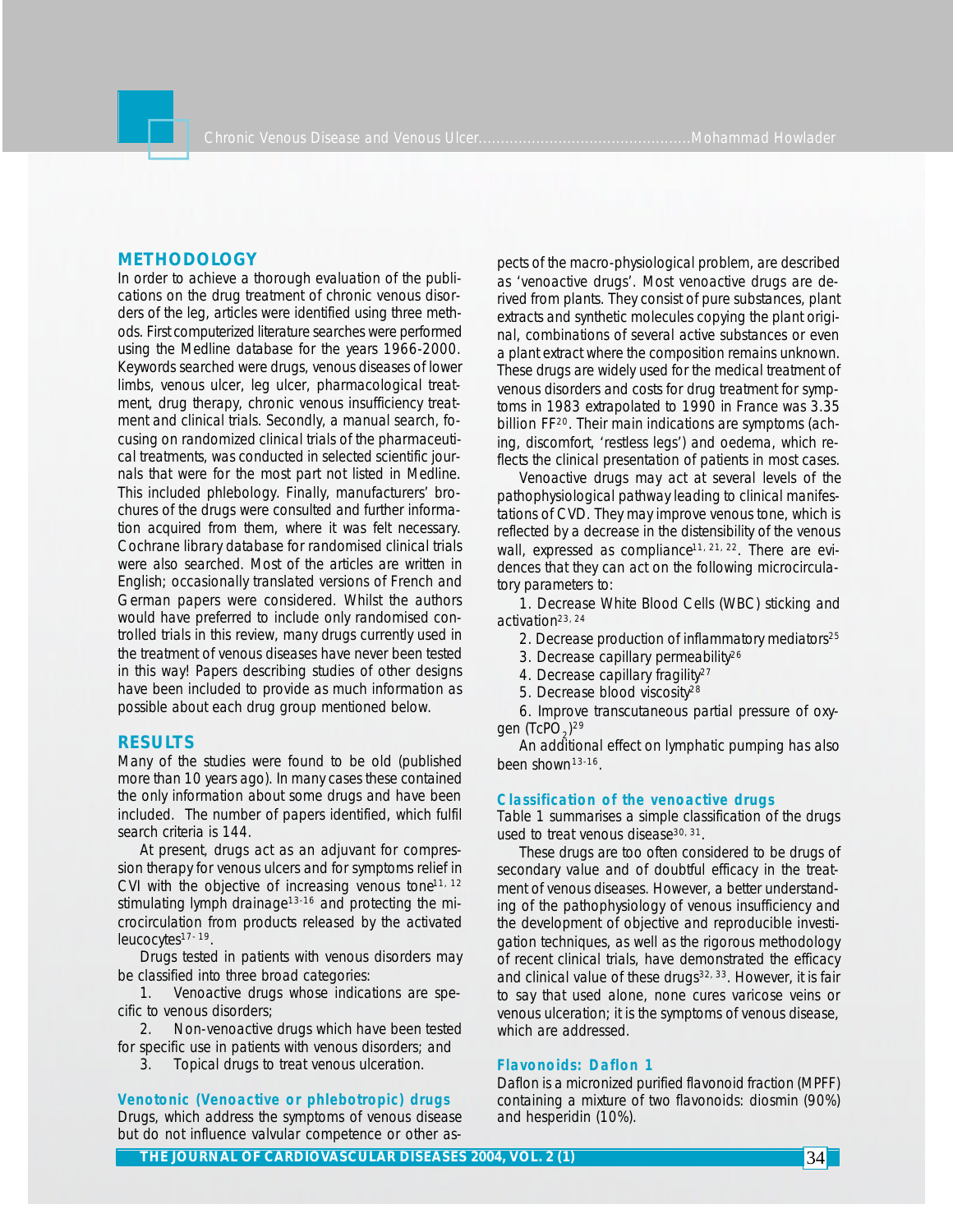# **Table 1. Classification of venoactive drugs**

| Type of drug         | Group                   | Sub-group                       | Names of compounds                                                                                                                                                                                                                               |
|----------------------|-------------------------|---------------------------------|--------------------------------------------------------------------------------------------------------------------------------------------------------------------------------------------------------------------------------------------------|
| Natural<br>products: | Benzopyrones            | $\alpha$ - Benzopyrones         | Coumarin (1,2-benzopyrone; $5,6 - \alpha$ -<br>benzopyrone), melitot coumarinic<br>derivatives<br>Esculetin (6,7-dihydrooxycoumarin)<br>Umbelliferone (7-hydroxycoumarin)<br>Dicoumarols (dimers of 4-<br>hydroxycoumarins): oral anticoagulants |
|                      |                         | y- benzopyrones<br>(flavonoids) | Flavone and flavonols:<br>Diosmine, kaempferol,<br>diosmetin, quercetin,<br>rutine and derivatives, troxerutine,<br>Ο-(β-hydroxyethyl) rutosides (HR<br>or oxerutins)                                                                            |
|                      |                         |                                 | Flavanes and flavanones:<br>Hesperetin, hesperidene,<br>catechin, methylchalcone,<br>flavonoic acid                                                                                                                                              |
|                      | Saponosides:            |                                 | Aescine, horse-chestnut extracts<br>(protoescigenin, barringtogenol,<br>$\alpha$ -and $\beta$ -escin, cryptoescin)<br>Extracts of Ruscus (ruscosides),<br>Centella asiatica                                                                      |
|                      | Other plant<br>extracts | Anthocyanosides                 | <b>Blueberry</b> extract                                                                                                                                                                                                                         |
|                      |                         | Pycnogenols                     | Leucocianidol, Procyanidolic oligomeres:<br>grape seed extracts                                                                                                                                                                                  |
|                      |                         | Ginkgo biloba                   |                                                                                                                                                                                                                                                  |
|                      |                         | Ergot derivatives               | Dihydroergotamine, Dihydroergocristine,<br>Dihydroergocryptine                                                                                                                                                                                   |
| Synthetic            |                         |                                 | Calcium dobesilate                                                                                                                                                                                                                               |
| products             |                         |                                 | <b>Benzarone</b>                                                                                                                                                                                                                                 |
|                      |                         |                                 | Naftazone                                                                                                                                                                                                                                        |
|                      |                         |                                 | Tribenoside                                                                                                                                                                                                                                      |
|                      |                         |                                 | Chromocrabe                                                                                                                                                                                                                                      |
|                      |                         |                                 | Diethylamine                                                                                                                                                                                                                                     |
|                      |                         |                                 | Adenosine phosphate                                                                                                                                                                                                                              |
|                      |                         |                                 | Heptaminol                                                                                                                                                                                                                                       |

## **Symptom relief**

Efficacy of this drug in symptomatic treatment of CVD is well known and has been documented in double blind trials in human subjects $27,34,35$ . Daflon produced a significant decrease in venous capacitance, venous distensibility, and venous emptying time  $(p < 0.001)$ , in addition to the improvement in clinical symptoms and a decrease in the supramalleolar circumference<sup>22</sup>. The efficacy of micronized diosmin has been demonstrated in various double blind studies $21, 34, 36, 37$ . After two months, treatment with micronized diosmin resulted in a statistically significant improvement of symptoms and signs of functional and organic venous insufficiency, including a reduction of supramalleolar circumference. It was also claimed that the drug led to disappearance or improvement in skin changes in 88% of micronized diosmin patients compared to 21% treated with placebo. In a randomized, double blind, placebo-controlled trial of 105 patients with active ulcers, Daflon was used as an adjunct to compression therapy and standard wound care. Patients with an ulcer size less than 10 cm receiving Daflon ( $n=14$  out of 44) fared better than those receiving placebo ( $n=6$  out of 47); 32% vs 13%, ( $p=$ 0.028) with a significantly shorter time duration of healing ( $p=0.037$ ) in the active treatment group<sup>38</sup>. Among the 14 patients with ulcer size  $> 10$  cm (Diosmin=9,

Placebo=5) no ulcer healed. This study showed that a two-month course of Daflon 500 mg at a daily dose of two tablets, in addition to conventional treatment, is of benefit in patients with venous ulcer  $\langle$  or =10 cm by accelerating complete healing. There is no data to suggest that this drug influences the size or extent of varicose veins.

## **Mechanism of action**

The mode of efficacy of this drug is incompletely understood. Flavonoids have several anti-inflammatory actions.

In a study39 of the effects of Daflon on the microvasculature in the cheek pouch preparation of diabetic hamster, the flavonoid significantly inhibited the macromolecular permeability. Flavonoid-treated hamsters also tended to have a lower number of leucocytes adhering to the venular endothelium in ischaemia-reperfusion injury.

In another double blind, placebo controlled randomised trial, flavonoid fraction was found to increase the 'capillary resistance' as evaluated by the negative suction cup method. This study was carried out in patients with capillary fragility who were treated for six weeks with significant improvement of symptoms of capillary fragility27. Daflon 500mg (2 tablets daily for six weeks) also reduces the capillary permeability as revealed by a decrease in the retention of initially high, labelled albumin (Tc<sup>99m</sup> albumin test) in patients suffering from idiopathic cyclical oedema as demonstrated in a double blind placebo controlled study<sup>26</sup>.

# **Inflammatory Mediators in animal studies**

In a study performed in rats<sup>40</sup> Daflon 100 mg per day was administered by intubation and an inflammatory granuloma was formed by implantation of polyurethane sponges in treated rats and control animals. Daflon 500 mg reduced oedema formation, inhibited the synthesis for PGE $_{\rm 2}$  (78.5%), PGF $_{\rm 2}$ alpha (45.2%) and TXB $_{\rm 2}$  (59.5%) and improved the multiple histological aspects of acute and chronic inflammatory reaction<sup>25</sup>.

### **Haemorrheological**

An open pilot study using 6 weeks treatment with Daflon was performed to verify the variations in capillary packed cell volume in comparison with the velocity in 24 patients with third stage CVD. Ankle skin microcirculation was evaluated by dynamic capillaroscopy, relative capillary packed cell volume was calculated by a densitometric method and the red blood cell velocity was calculated using the simplified cross-correlation method. Daflon 500 mg significantly increased the velocity of the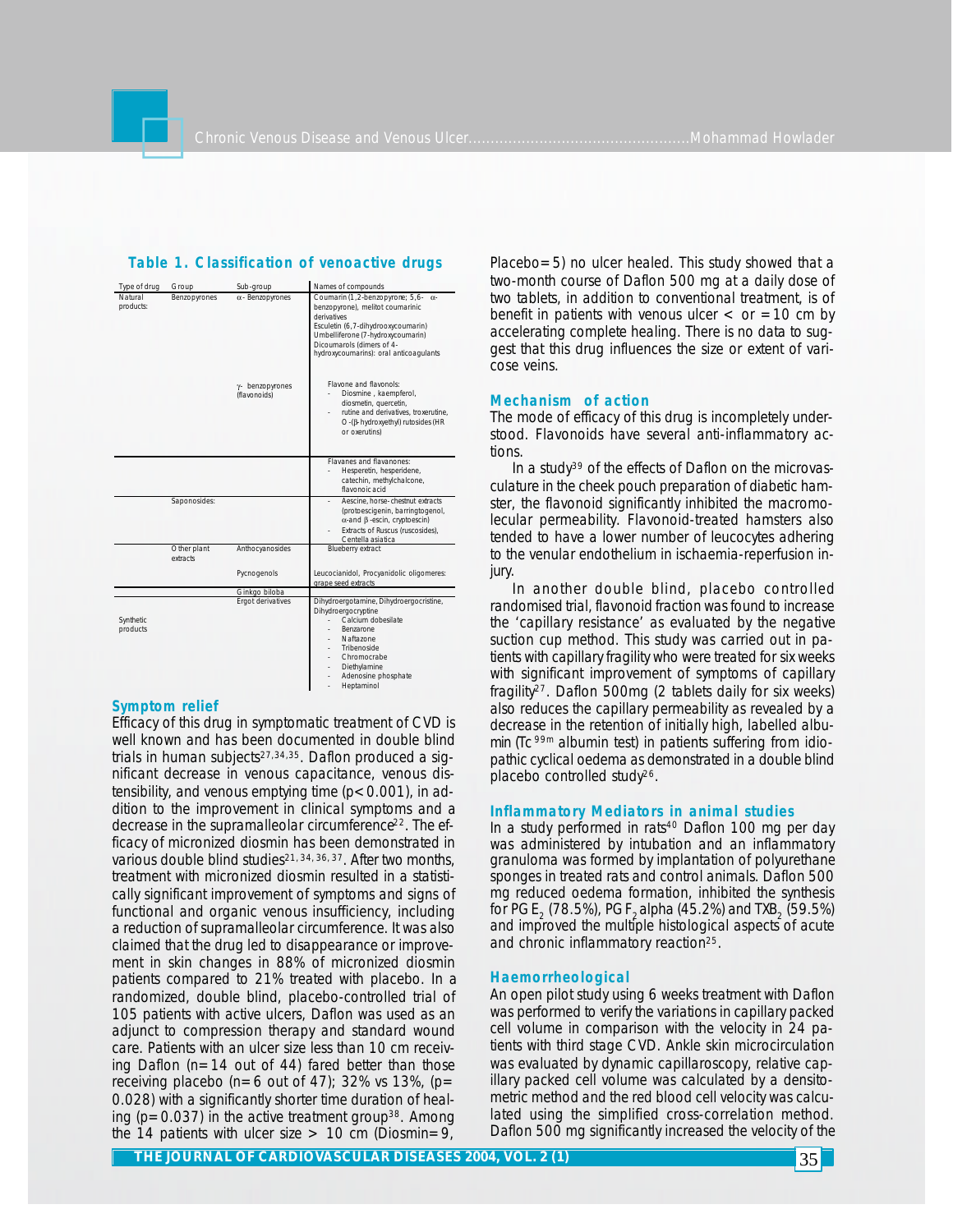red blood cells after 4 weeks treatment and after an initial increase; Daflon ultimately decreased the relative intracapillary haematocrit after 6 weeks treatment, suggesting an increase in the deformability of red blood  $c$ ells $^{28}$ .

**Free Radicals and Oxidation in animal studies**

Flavonoids have been used in the treatment of vascular endothelial damage. The values of their scavenging rate constants are only 30 times less active than that very potent endogenous NO scavenger, haemoglobin. It is speculated that NO scavenging plays a role in the therapeutic effect of the flavonoids<sup>41</sup>. In an animal model, intravenous injection of Daflon (25 and 50 mg/kg) reduced the hyperglycemia induced by injection of alloxan in the rat<sup>42</sup>. This effect of Daflon was linked to its ability to scavenge active oxygen radicals, demonstrated in vitro using human neutrophils or mouse peritoneal macrophages stimulated by zymosan<sup>25</sup>. Flavonoids and many other phenolic compounds show a wide range of antioxidant activities in vitro. It has been shown that flavonoids can interact with hydroxyl free radicals<sup>43, 44</sup>.

# **Xanthine Oxidase Inhibition in animal studies**

Flavonoids have been demonstrated to inhibit beef heart mitochondrial succinoxidase and NADH-oxidase activities. Flavonoids possessing a catechol configuration exhibited a slow rate of auto-oxidation in buffer that was stimulated by the addition of CN- . The addition of superoxide dismutase (SOD) and catalase in the auto-oxidation experiments each decreased the rate of oxygen consumption, indicating that  $\mathrm{O}_2^+$  and  $\mathrm{H}_2\mathrm{O}_2^+$  are generated during auto-oxidation. In the CN- stimulated oxidation experiments, the addition of SOD also slowed the rate of oxygen consumption. These findings demonstrate that the CN /flavonoid interaction generated  $O_2^-$  nonenzymatically, which could have biological implications<sup>45</sup> .

**Effects on TcPO<sup>2</sup> and laser Doppler parameters**

The effect of Daflon on the microcirculation in man has been investigated in a study in which laser Doppler fluxmetry, transcutaneous oxygen and carbon dioxide levels were assessed in the skin<sup>29</sup>. Patients with mild venous disease (no skin changes) were randomised to receive 500mg, 1g or 2g of Daflon per day. Small increases in tcPO<sub>2</sub> and decreases of tcPCO<sub>2</sub> were observed in all groups after three months treatment, with no difference seen between the different dosage regimes. No changes in laser Doppler flux were found. Since patients without skin changes show only minor disturbances in tcPO<sub>2</sub> and tcPCO<sub>2</sub> levels the scope for improvement in these measures of mild venous disease is limited. It is only in liposclerotic skin that these parameters show large changes and where improvement would be significantly beneficial following any treatment.

# **Evidence of leucocyte activation in animal studies**

Studies using fluorescence intravital microscopy in the post capillary venule of the hamster skin fold suggested that pre-treatment with Daflon prior to the induction of ischaemia significantly lower the number of leucocytes adherent to the endothelium. The group of animals pretreated with Daflon exhibited less neutrophil adhesion in the post-capillary venules at reperfusion, compared to the control group<sup>24</sup>. This observation has been speculated to be linked to the protective effect of flavonoids in the treatment of oedema, as decreased activation is also associated with a decreased platelet and complement system activation, leading to a lowered release of histamine and decreased leucocyte-dependent endothelial damage46. In another model of the microcirculation, small bowel and cremaster of rats, Korthuis showed that Daflon inhibits leukocyte adhesion and migration induced by ischaemia/reperfusion<sup>47, 23</sup>. Basal expression of ICAM-1 was not modified, but Daflon markedly reduced the increased expression of ICAM-1 after 4 hours reperfusion. In contrast, post ischaemic P-Selectin expression was not modified by Daflon treatment<sup>48</sup>. In a rat model of venular occlusion, treatment with Daflon® significantly decreased the number of rolling, adherent and migrating leucocytes in the rat mesentery<sup>49</sup>. Daflon reduced neutrophil expression of CD62L, even though CD18 was not affected<sup>50</sup>. Bouskela has also confirmed this in the hamster cheek pouch model of the microcirculation23. These data from animal studies suggest that Daflon acts as an anti-inflammatory drug by reducing leukocyte adhesion.

# **Effect on leucocyte adhesion and endothelial activation in human studies**

A recent pilot study has been conducted at the Middlesex Hospital vascular laboratory using Daflon®. 20 patients with chronic venous disease (CEAP clinical stage 2-4) were treated for 60 days with Daflon® twice daily taken orally. The expression of the leukocyte adhesion molecule CD62L was substantially decreased on monocytes and neutrophils by Daflon treatment, however, CD11b expression was not modified. This finding suggests that leucocyte L-selectin interaction with endothelial selectins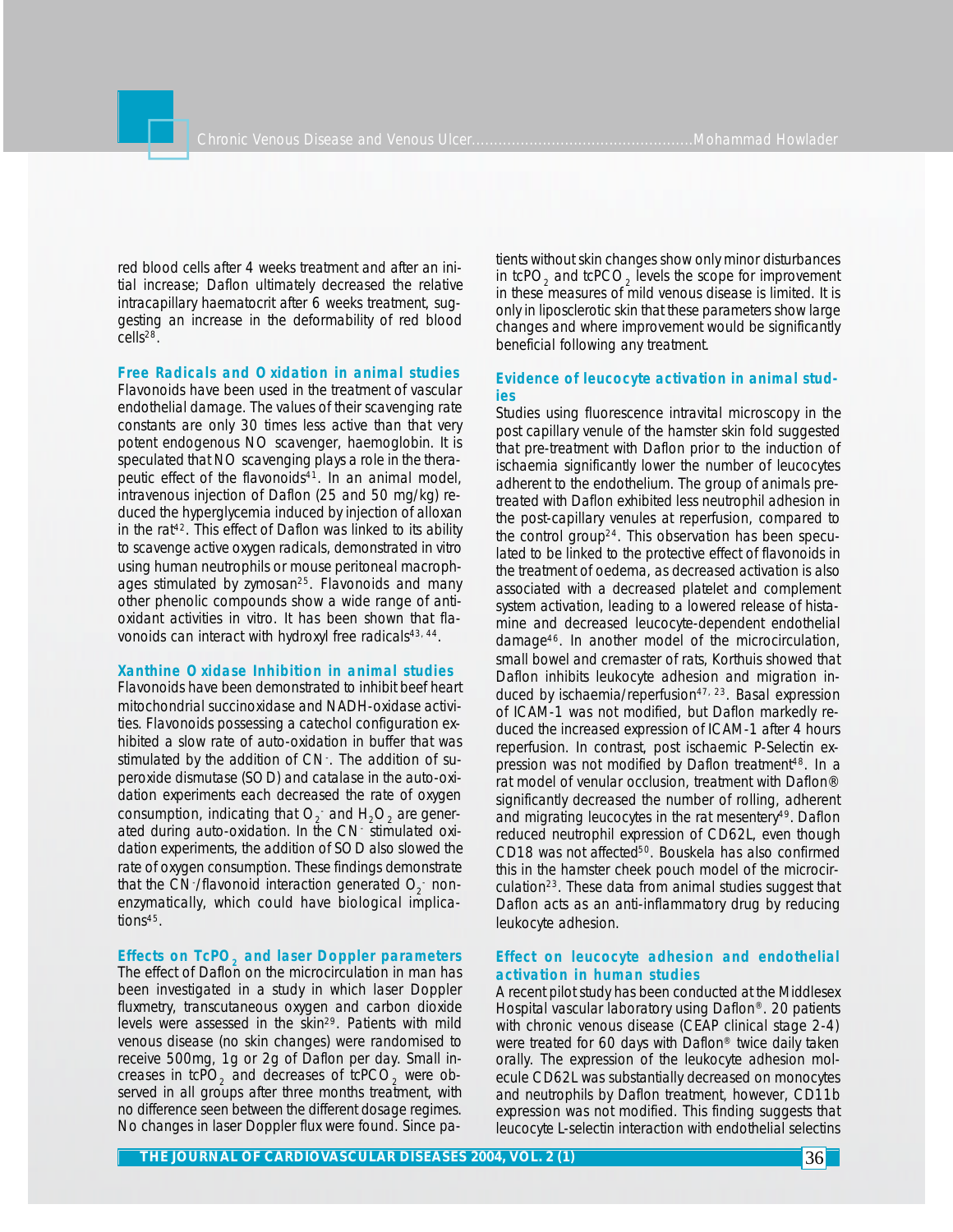

responsible for the initial stages of adhesion may be modulated by Daflon, reducing the likelihood of leucocyte adhesion and presumably acting as an anti-inflammatory treatment.

Significant down regulation of plasma levels of VCAM-1 and ICAM-1 activity following therapy was also noticed indicating that endothelial damage in venous disease is mitigated by Daflon treatment. In this study the plasma VEGF levels decreased in patients with stage C4 chronic venous disease after treatment with Daflon (98- 57 pg/ml), but not in patients with stages 2 and 3<sup>19</sup>. These findings may suggest possible mechanisms by which Daflon exerts an effect and improves venous ulcer healing38. In any case, it is further evidence of mitigation of the inflammatory responses in CVD by MPFF. Further investigation is needed to confirm these findings in a randomised double blind placebo controlled study in different groups of patients.

## **Hydroxyethylrutosides (Oxerutins, Paroven ® 3 )**

Hydroxyethylrutosides is a standardised mixture of semisynthetic flavonoids, mainly mono-, di-, tri-, and tetra hydroxyethylrutosides, which acts primarily on the microvascular endothelium to reduce hyperpermeability and oedema. This drug and troxerutine have also been used with variable effects on CVD symptoms.

## **Adverse effects of flavonoids**

Reported adverse events with drug therapies are nausea, headache, gastric pain/cramps and insomnia. There do not appear to be significant differences between agents in the frequency of side effects, although certain adverse events are more common with certain drugs.

Calcium dobesilate, a synthetic venotonic, has been tried in various clinical trial with certain efficacy and Horse chestnut extract, Coumarine rutine, Dihydroergotamine, Red vine leaf extract (RVLE) have also been used with limited success in some symptoms relief. These have been summarised in the table 2.

#### **Non-Venoactive drugs**

A variety of other systemic drugs have been used in patients with venous disorders especially for ulcers.

Diuretics for oedema, Antimicrobials, Zinc, Fibrinolytic agent stanozolol, Defibrotide, Haemodialysate, Naftidrofuryl (Praxilene® 4), Flunarizine, Aspirin, Ifetroban, Protease inhibitor such as Plasminogen and Various medicated dressings have also been evaluated in ulcer healing in various trials with very limited efficacy.

## **Antimicrobials**

Frequently antimicrobials are administered to patients with venous ulcers because of perception that bacterial contamination interferes with the healing process. However, **Table 2. Drugs used for relief of venous**

# **symptoms**

| Symptoms<br><b>Heaviness</b>                | Drug with efficacy shown in clinical trial<br>Diosmin <sup>21</sup> . Coumarine rutine <sup>71</sup> .<br>Dihydroergocristine <sup>76</sup> , Rutosides <sup>77</sup> , Calcium<br>dobisilate69                      |  |
|---------------------------------------------|----------------------------------------------------------------------------------------------------------------------------------------------------------------------------------------------------------------------|--|
| Discomfort                                  | Calcium dobisilate <sup>69</sup>                                                                                                                                                                                     |  |
| Cramps                                      | dobisilate <sup>69</sup><br>Rutosides <sup>78</sup> .<br>Calcium<br>Dihydroergocristine <sup>79</sup> , Coumarine rutine <sup>71</sup>                                                                               |  |
| Pain and aching                             | Micronized Diosmin <sup>21</sup> , Calcium dobisilate <sup>69</sup> ,<br>Dihydroergocristine <sup>79</sup> , Coumarine rutine <sup>71</sup>                                                                          |  |
| Sensation (subjective symptoms) of swelling | Rutosides <sup>78</sup>                                                                                                                                                                                              |  |
| Tightness and paraesthesia                  | Dihydroergocristine <sup>76</sup>                                                                                                                                                                                    |  |
| Restless leg syndrome                       | Calcium dobisilate <sup>69</sup>                                                                                                                                                                                     |  |
| Paraesthesia                                | Calcium dobisilate <sup>69</sup> . Coumarine rutine <sup>71</sup>                                                                                                                                                    |  |
| Fatique, tiredness and tenderness           | Rutosides <sup>78</sup>                                                                                                                                                                                              |  |
| Sensation of warmth                         | Dihydroergocristine <sup>79</sup>                                                                                                                                                                                    |  |
| Global symptoms                             | Ruscus asculteatus <sup>80</sup> for 8 weeks, calcium dobesible<br>for 4 weeks <sup>69</sup> , Daflon 500mg <sup>81</sup> bd for 4 weeks,<br>hydroxyrutosides in skin changes group (Widmer<br>class 2 <sup>p1</sup> |  |

there is no relationship between bacterial findings from microbiological studies and the clinical impression of whether or not the ulcer is infected. Generally even clinically clean ulcers contain a large number of staphylococcus aureus, gram-negative bacteria or mixed cultures with haemolytic streptococci of various groups or anaerobic bacteria. Healing is however, independent of the presence of bacteria in the ulcer<sup>51</sup>. There is no evidence to show that antibiotics speed the healing of venous ulcers where there is no clinical evidence of infection e.g. cellulitis.

### **Drugs that modify leucocyte metabolism**

Disappointment with existing pharmacological treatments has led to the search for alternative lines of drug treatment on venous skin damage. The discovery of the involvement of leucocytes in the development of venous ulceration has opened new avenues of investigation in this area37. Two drugs, which modify white cell activation prostaglandin  $E_1$  (PGE<sub>1</sub>) and the prostacyclin analogue Iloprost 3 did not show any convincing benefits in ulcer healing.

# **Pentoxifylline (Trental® 6 )**

Pentoxifylline has been used for the treatment of claudication for a number of years, with moderate success<sup>52</sup>. It has been shown that it actually has a potent effect on inhibition of cytokine-mediated neutrophil activation, which appears to be independent of other known activators of neutrophils such as TNFa <sup>53</sup>. They also showed it to reduce white cell adhesion to endothelium and to reduce the release of superoxide free radicals produced

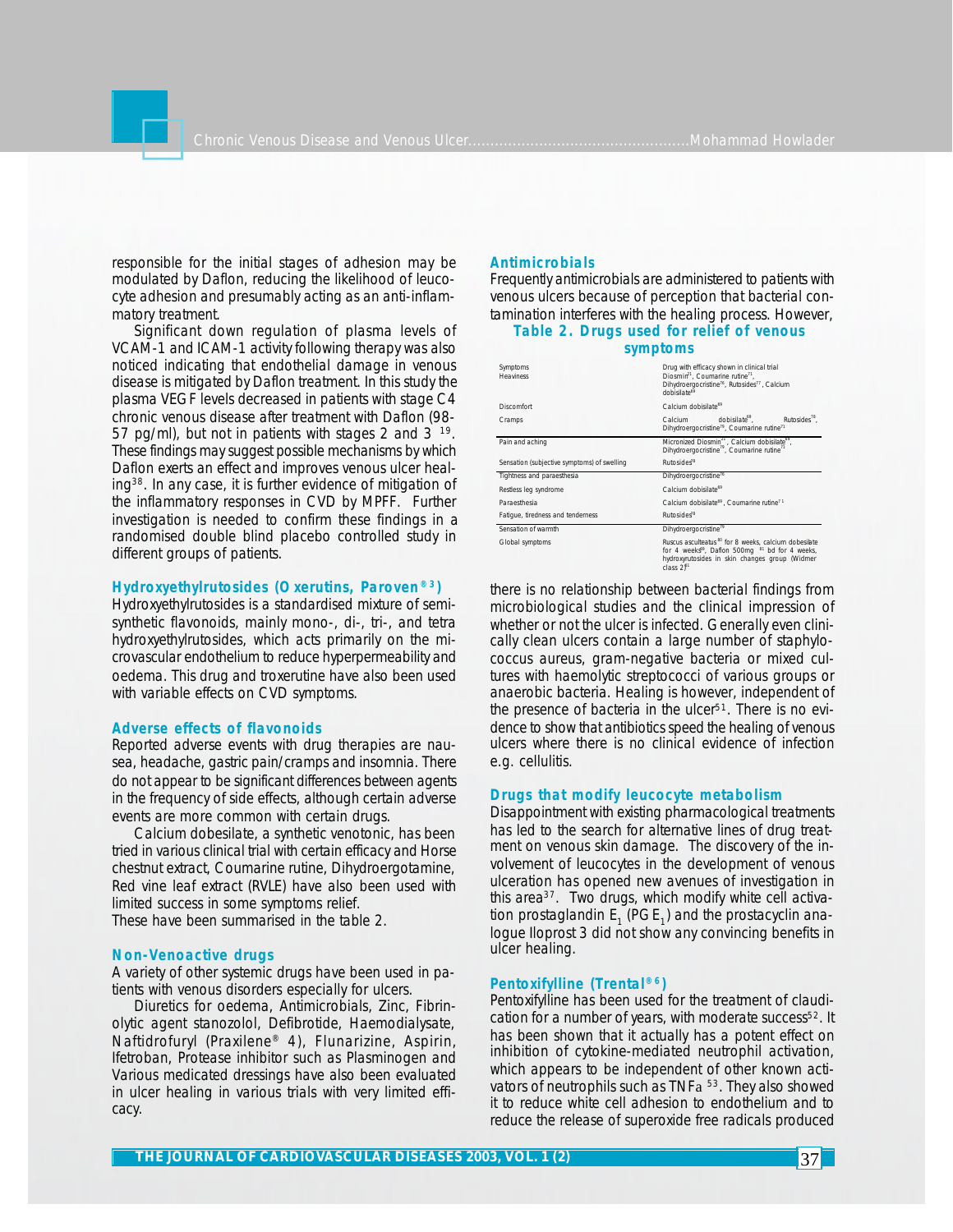in the so-called respiratory burst characteristic of neutrophil degranulation.

In a rigorous multi-centre placebo-controlled double blind prospective study<sup>54</sup> of 80 patients with venous ulcers, pentoxifylline has been shown to result in statistically significant better healing rates of ulcers than placebo. A randomised, double blind placebo controlled trial, parallel group study of factorial design, permitting the simultaneous evaluation of alternative pharmaceutical, bandaging, and dressings materials was performed by the same authors in 200 patients with confirmed venous ulcers using Pentoxifylline 400 mg three times daily or placebo. It showed complete healing occurred in 65 of the 101 (64%) patients receiving pentoxifylline and 52 of the 99 (53%) patients receiving placebo. The difference in the healing rates between patients taking pentoxifylline and those taking placebo did not reach statistical significance<sup>55</sup>. The difference that they found (64% healing with pentoxifylline v 53% healing with placebo) would probably be clinically useful in view of the high material and labour cost of continuing treatment with pressure bandaging and the unpleasantness of leg ulcers. The study described only had a 30% power to detect this magnitude of difference. To have an 80% power to detect this difference would require a study with 332 in each group.

### **Dressings and topical drugs**

Dressings should provide a stable, non-adherent contact layer, which promotes hydration of tissue as well as gas exchange. The dressings should also have the capacity to absorb excess fluid. Any system for preventing or treating local infection should not employ chemicals, which may be toxic or inhibitory to regenerating epithelial cells. Since the major objectives in the local treatment of venous ulcer are to prevent desiccation and infection so that epithelial cells can regenerate, dressings should not become incorporated into the wound (unless they are biodegradable) and should not tear fragile epithelium when removed.

Dressings are used frequently for the treatment of leg ulcers, but there have been few well controlled clinical trials assessing their efficacy. This review does not aim to evaluate all marketed dressings, but focuses instead on well designed studies of the therapeutic efficacy of dressings. Several types of dressing have been tested.

Among these, cadexomer iodine (lodosorb<sup>7</sup>) has shown better results when compared to standard dressings56, 57. Its effects on ulcer healing and factors related to ulcer healing such as the presence of pus and debris, exudate, erythema, and oedema has been shown. Inclusion criteria for entry in these trials were unhealed

ulcer for at least 3 months or failure of current treatments. The results of a hydrocolloid dressing<sup>58</sup> and of dextranomer beads<sup>59</sup> have not demonstrated the same efficacy.

Topical application of synthetic human growth hormone<sup>60</sup> demonstrated significant effects, with 61% of patients experiencing healing of more than 50% of ulcer size, compared to 18% of patients receiving placebo. These promising results require confirmation in larger study, as that study was very small.

### **DISCUSSION**

#### **Symptoms of venous disease**

Phlebotropic drugs act mainly on oedema and the subjective symptoms of CVI such as heavy legs, 'weightiness', discomfort, pruritis, pain along the course of varicose veins or non specific symptoms including paraesthesiae, night cramps, restless leg. There is no suggestion that they result in the regression of varicose veins.

They are appropriate for the symptoms of venous insufficiency or as adjuvant treatment in a post-thrombotic syndrome. Drug treatment cannot replace elastic support, sclerotherapy or surgery, the only methods capable of eradicating varicose veins attributable to superficial venous incompetence.

Not all drugs have the same effect on all symptoms. The choice of medication for symptomatic treatment should be based on the specific symptoms presented by the patient. The response to a particular drug should be closely monitored.

Table 2 summarises the drugs proved to have efficacy in treating venous symptoms.

These drugs have efficacy for oedema secondary to venous disease and could be used for this purpose as a temporary or permanent solution.

Diosmin<sup>21</sup> Rutosides<sup>61-68</sup> Calcium dobesilate<sup>69, 70</sup> Coumarine rutine<sup>71</sup>

#### **Drug treatment for skin changes**

There is very little scientific evidence regarding the efficacy of treatments for skin changes. In most studies, the presence of skin changes was not assessed or is not used as an in measure of the outcome of treatment. Furthermore, skin changes are rarely used as a primary endpoint. Stanozolol is the only drug, which has been shown to reduce the area of lipodermatosclerosis when used in combination with stockings. However, this has the problem of androgenic side effects since it is an anabolic steroid. In any case, it has now been withdrawn. The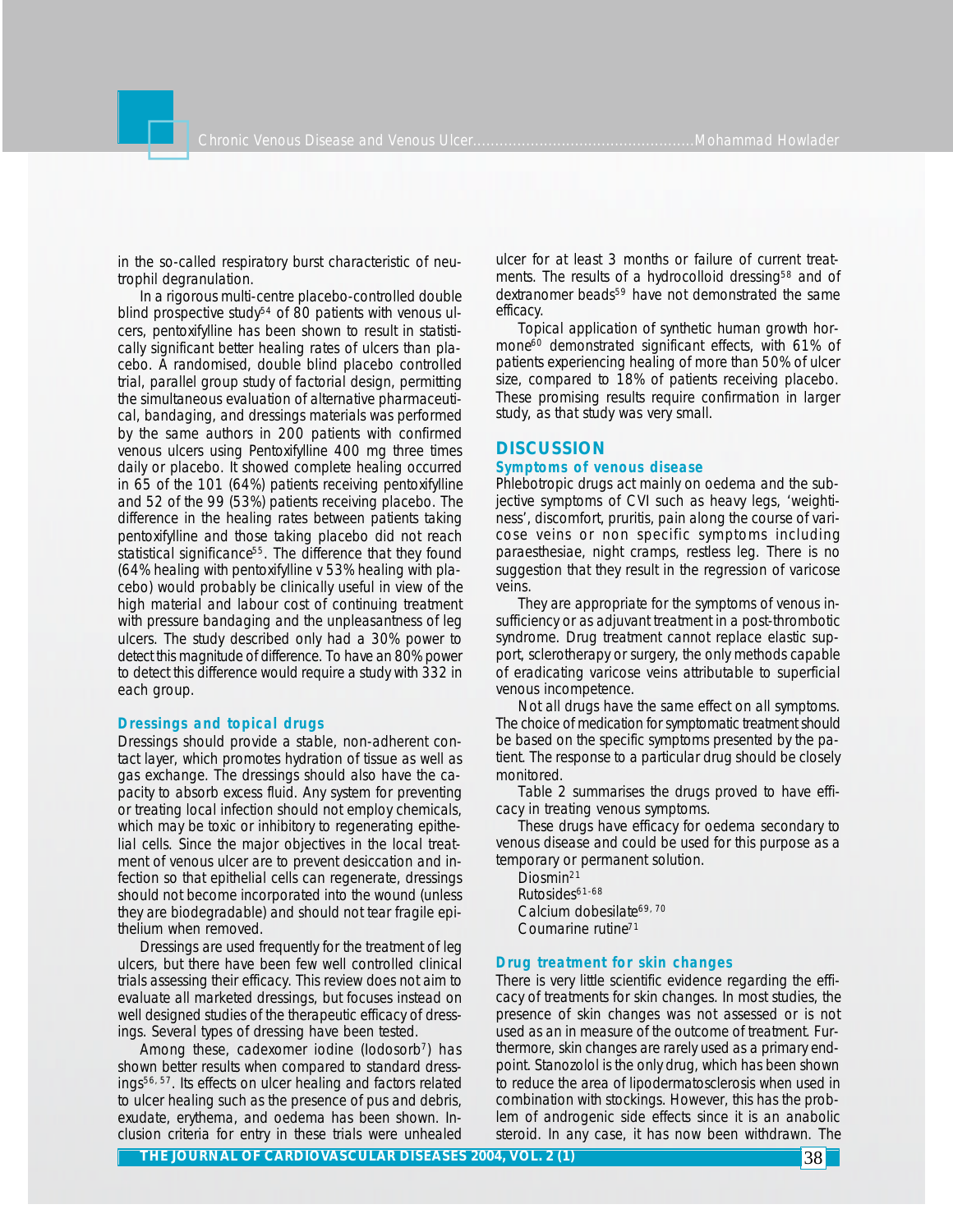

results of treatment are generally poorly described, and little quantitative information is provided about the extent of improvement achieved. However, following drugs may be used for symptomatic skin changes group where surgery is not contemplated.

Daflon<sup>®</sup> 21

Defibrotide72 (as adjuvants to compression)

### **Ulcer healing drugs**

No drug has been shown to be effective when used alone. Neither has any drug been found which can achieve healing rates equal to those of high compression bandaging. However, a small number of drugs are available which have a measurable benefit when used to treat patients with venous leg ulcers:

Daflon<sup>38, 73</sup>

Oxpentifylline74, (but subsequent studies did not confirm these results<sup>75</sup>)

#### **Local therapy**

Cadexomer iodine dressings<sup>56, 57</sup>

Synthetic human growth factor<sup>60</sup>

No drug has been shown to prevent the recurrence of ulceration following healing. No drug is claimed to have any influence in reducing the size of varicose veins or telangiectases.

The mechanisms of action of many of these drugs remain unknown at the molecular level. Recent information has been published concerning the mechanisms of action of a member of the flavonoid group, Daflon (diosmin and hesperidin). These suggest that a number of anti-inflammatory effects are achieved by these drugs. Leucocyte adhesion to endothelium is inhibited in animal models and in patients reduced endothelial adhesion molecule shedding has been found. The mecha-

#### **REFERENCES**

1. Evans CJ, Fowkes FG, Ruckley CV, Lee AJ. Prevalence of varicose veins and chronic venous insufficiency in men and women in the general population: Edinburgh vein study. J Epidemiol Community Health 1999;53:149-53.

2. Callam MJ, Ruckley CV, Harper DR, Dale JJ. Chronic ulceration of the leg: extent of the problem and provision of care. Br Med J (Clin Res Ed). 1985; 290: 1855-6.

3. Nelzén O, Bergqvist D, Lindhagen A, Hallböök T. Chronic leg ulcers: an underestimated problem in primary health care among elderly patients. J Epidemiol Community Health 1991;45:184 7.

4. Baker SR, Stacey MC, Jopp McKay AG, Hoskin SE, Thompson PJ. Epidemiology of chronic venous ulcers. Br J Surg 1991;78:864 7.

5. Labropoulos N, Leon M, Geroulakos G, Volteas N, Chan P, Nicolaides AN. Venous hemodynamic abnormalities in patients nism of the anti-oedema effect of these drugs has still not been clarified.

## **CONCLUSION**

The main methods of treating chronic venous insufficiency continue to be physical: elevation of the limb, compression hosiery, cleaning, dressing and skin grafting of ulcers and surgical correction of superficial or perforating vein incompetence where appropriate. No drug has been shown to be more effective than these treatments in healing venous ulcers or preventing their recurrence.

A role for drug treatment has been demonstrated in relieving the symptoms of venous disease and reducing venous oedema. The drugs, which have most effects, are the rutins and flavonoids. Daflon has demonstrated an ability to prevent damage to the microcirculation in animal models of ischaemia-reperfusion injury. This appears to be based on prevention of leucocyte adhesion. Similar biochemical effects have been found in clinical studies and there is some data to show increased ulcer healing following treatment with Daflon.

A considerable amount of work has been done to elucidate the pathological mechanisms at work in this disease, but the exact sequence of events, which leads to leg ulceration, has yet to be established. More complete understanding of these combined with knowledge of how existing drugs showing some efficacy achieve their effect will help in selecting the correct profile of activity for drugs to be used in the management of venous diseases. Advances in drug treatment appear to offer the next avenue of advance in the treatment of venous disease. We believe that adjuvant pharmacological treatment will eventually be common place in the management of chronic venous insufficiency and venous ulceration.

with leg ulceration. Am J Surg 1995;169:572-4.

6. Samson RH and Showalter DP. Stockings and prevention of recurrent venous ulcers. Dermatol Surg 1996;22:373-376.

7. Franks PJ, Oldroyd MI, Dickson D, Sharp EJ, Moffatt CJ. Risk factors for leg ulcer recurrence: a randomized trial of two types of compression stocking. Age Ageing. 1995;24: 490-4.

8. Thomas PRS, Nash GB, Dormandy JA. White cell accumulation in dependant legs of patients with venous hypertension: a possible mechanism for trophic changes in the skin. Br Med J 1988;296:1693-5.

9. Moyses C, Cederholm-Williams SA, Michel CC. Haemoconcentration and accumulation of white cells in the feet during venous stasis. Int J Microcirc Clin Exp 1987;5:311-20.

10. Coleridge Smith PD, Thomas P, Scurr JH, Dormandy JA. Causes of venous ulceration: a new hypothesis. Br Med J 1988;296:1726-7.

11. Ibegbuna V, Nicolaides AN, Sowade O, Leon M,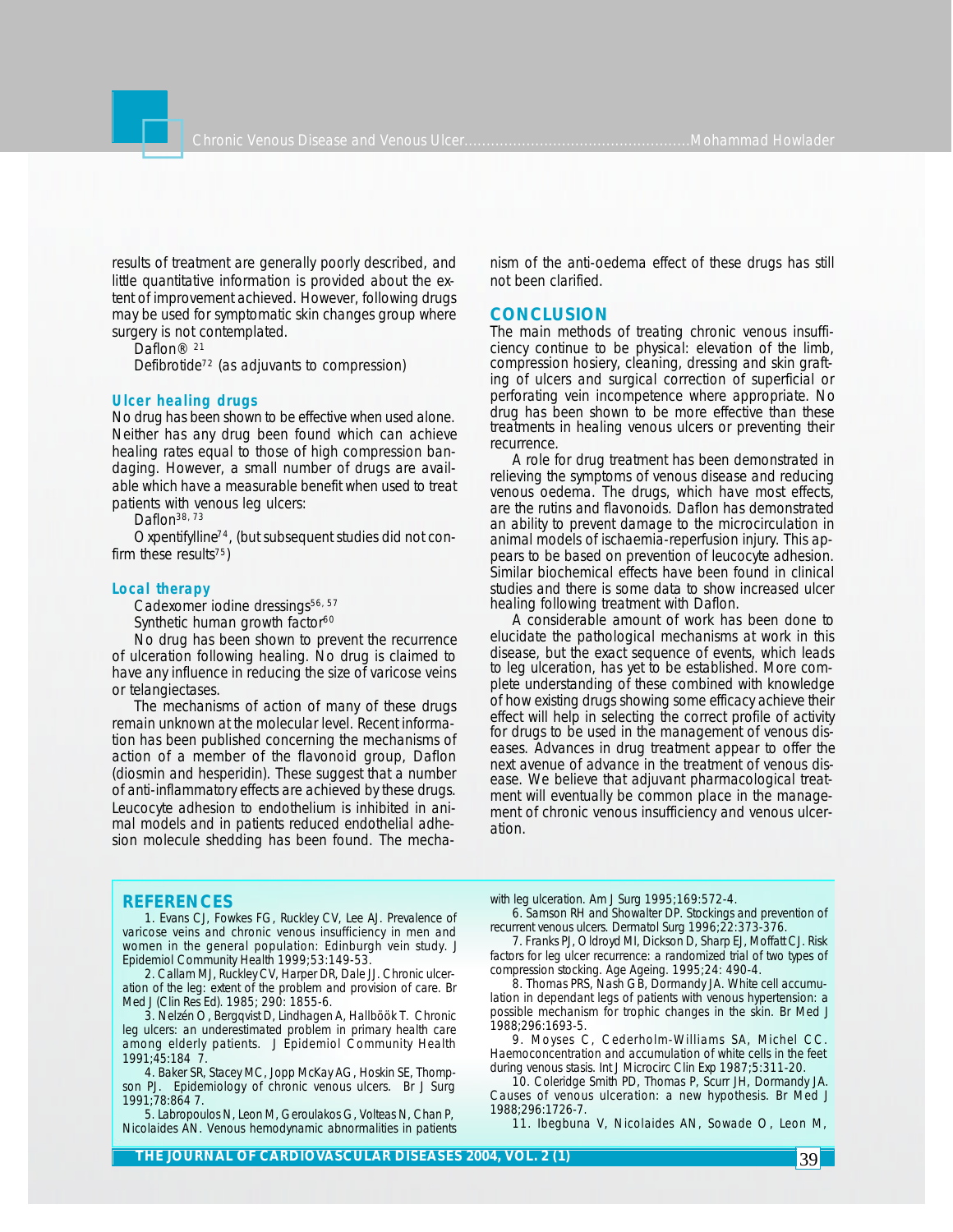

Geroulakos G. Venous elasticity after treatment with Daflon 500 mg. Angiology. 1997;48:45-9.

12. Struckmann JR, Nicolaides AN. Flavonoids. A review of the pharmacology and therapeutic efficacy of Daflon 500 mg in patients with chronic venous insufficiency and related disorders. Angiology 1994;45:419-28.

13. Cotonat A, Cotonat J. Lymphagogue and pulsatile activities of Daflon 500 mg on canine thoracic lymph duct. Int Angiol. 1989;8:15-18.

14. Gargouil YM, Perdrix L, Chapelain B, Gaborieau R. Effects of Daflon 500 mg on bovine vessels contractility. Int Angiol. 1989;8:19-22.

15. McHale NG, Hollywood MA. Control of lymphatic pumping: interest of Daflon 500 mg. Phlebology 1994; suppl 1:23-25.

16. Olszewski W. Clinical efficacy of micronized purified flavonoid fraction (MPFF) in edema. Angiology 2000;51:25-9.

17. Shoab SS, Porter JB, Scurr JH, Coleridge Smith PD. Effect of oral micronized purified flavonoid fraction treatment on leucocyte adhesion molecule expression in patients with chronic venous disease: A pilot study. J Vasc Surg. 2000;31:456-61.

18. Shoab SS, Porter J, Scurr JH, Coleridge Smith PD. Endothelial activation response to oral micronised flavonoid therapy in patients with chronic venous disease—a prospective study. Eur J Vasc Endovasc Surg. 1999;17:313-8.

19. Shoab SS, Porter J, Scurr JH, Coleridge smith PD. Plasma VEGF as a marker of therapy in patients with chronic venous disease treated with oral micronised flavonoid fraction - a pilot study. Eur J Vasc Endovasc Surg. 1999;18:334-8.

20. Lafuma A, Fagnani F, Peltier F, Rauss A. Venous disease in France: an unrecognised public health problem. J Mal Vasc 1994;19(3):185-189.

21. Laurent R, Gilly R, Frileux C. Clinical evaluation of a venotropic drug in man. Example of micronized diosmin 500 mg. Int Angiol 1988;7:39-43.

22. Geroulakos G, Nicolaides AN. Controlled studies of Daflon 500 mg in chronic venous insufficiency. Angiology 1994;45:549-53.

23. Bouskela E, Donyo KA. Effects of oral administration of purified micronized flavonoid fraction on increased microvascular permeability induced by various agents and on ischaemia/ reperfusion in diabetic hamsters. Int J Microcirc Cli Exp 1995;15:293-300.

24. Friesenecker B, Tsai AG, Allegra C, Intaglietta M. Oral Administration of purified micronized flavonoid fraction suppresses leucocyte adhesion in ischaemia-reperfusion injury: in vivo observations in the hamster skin fold. Int J Microcirc 1994;14:50-55.

25. Jean T, Bodinier MC. Mediators involved in inflammation: effects of Daflon 500 mg on their release. Angiology 1994;45:554-9.

26. Behar A, Lagrue G, Cohen-boulakia F, Baillet J. Study of capillary filtration by double labelling I131-albumin and Tc99m red cells. Application to the pharmacodynamic activity of Daflon 500mg. Int Angiol 1988;7:35-38.

27. Galley P, Thiollet M. A double blind, placebo-controlled trial of a new venoactive flavonoid fraction (S5682) in the treatment of symptomatic fragility. Int Angiol 1993;12:69-72.

28. Allegra C, Bartolo M Jr, Carioti B, Cassiani D. An original microhaemorheological approach to the pharmacological effects of Daflon 500 mg in severe chronic venous insufficiency. Int J Microcirc: Clin Exp 1995;15:50-4.

29. Belcaro G, Cesarone MR, De Sanctis MT, Incandela L, Laurora G, Fevrier B, Wargon C, De Gregoris P. Laser Doppler and transcutaneous oximetry: Modern investigations to assess drug efficacy in chronic venous insufficiency. Int J Microcirc Clin Exp 1995;15:45-9.

30. Modified from Ramelet AA, Monti M. Phlebologie. 3rd ed. Paris, France: Masson; 1994;71-77.

31. The management of chronic venous disorders of the leg: An evidenced-based report of an international task force; Phlebology 1999;14:67.

32. Anonymus. Proposal of a consensus statement: The role of oedema protective drugs in the treatment of chronic venous insufficiency. Phlebology 1996;11:39-40.

33. Diehm C. The role of oedema protective drugs in the treatment of chronic venous Insufficiency: a review of evidence based placebo controlled clinical trials with regard to efficacy and tolerance. Phlebology 1996;11:23-29.

34. Gilly R, Pillion G, Frileux C. Evaluation of a new vasoactive micronized flavonoid fraction (S5682) in symptomatic disturbances of the venolymphatic circulation of the lower limb: a double blind, placebo controlled study. Phlebology 1994;9:67-70.

35. Cospite M, Dominici A. Double blind study of the pharmacodynamic and clinical activities of 5682 SE in venous insufficiency. Advantages of new micronized form. Inter Angiol 1989;8: 61-65.

36. Blume J. Quantification of oedema using volumeter technique. Therapeutic application of Daflon 500 mg in chronic venous insufficiency. Phlebology 1992;7:37-40.

37. Carpenter PH, Mathieu M. Evaluation of clinical efficacy of a venotonic drug: lessons of a therapeutic trial with hemisynthesis diosmin in 'heavy legs syndrome'. J Mal Vasc 1998;23:106-12.

38. Guilhou J, Dereure O, Marzin L, Ouvry P, Zuccarelli F, Debure C, et al. Efficacy of micronized diosmin 500 mg in venous ulcer healing: a double blind, randomized, controlled versus placebo trial in 107 patients. Angiology 1997;48:77-85.

39. Laboratorio de Pesquisas em Microcirculacao, Universidade do Estado do Rio de Janeiro, Brazil. Effects of oral administration of purified micronized flavonoid fraction on increased microvascular permeability induced by various agents and on ischaemia/reperfusion in diabetic hamsters. Int J Microcirc Clin Exp. 1995;15:293-300.

40. Damon M, Flandre O, Michel F, Perdrix L, Labrid C, Crastes de Paulet A. Effect of chronic treatment with purified flavonoid fraction on inflammatory granuloma in the rat. Study of prostaglandin  $E_2$  and  $F_2$  and thromboxane  $B_2$  release and histological changes. Arzneimittelforschung/Drug Res 1987;37:1149-1153

41. Van Acker SA, Tromp MN, Haenen GR, van der Vijgh WJ, Bast A. Flavonoids as scavengers of nitric oxide radical. Biochem Biophys Res Commun. 1995; 214: 755-9.

42. Lonchampt M, Guardiola B, Sicot N, Bertrand M, Perdrix L, Duhault J. Protective effect of a purified flavonoid fraction against reactive oxygen radicals. In vivo and in vitro study. Arzneimittelforschung/Drug Res 1989;39:882-885.

43. Rice-Evans CA, Miller NJ, Paganga G. Structure-antioxidant activity relationships of flavonoids and phenolic acids. Free Radic Biol Med 1996;20:933-956.

44. Rice-Evans CA, Miller NJ, Bolwell PG, Bramley PM, Pridham JB. The relative antioxidant activities of plant-derived polyphenolic flavonoids. Free Radic Res. 1995;22:375-83.

45. Hodnick WF, Duval DL, Pardini RS. Inhibition of mitochondrial respiration and cyanide-stimulated generation of reactive oxygen species by selected flavonoids. Biochem Pharmacol 1994;47:573-80.

46. Friesenecker B, Tsai AG, Intaglietta M. Cellular basis of